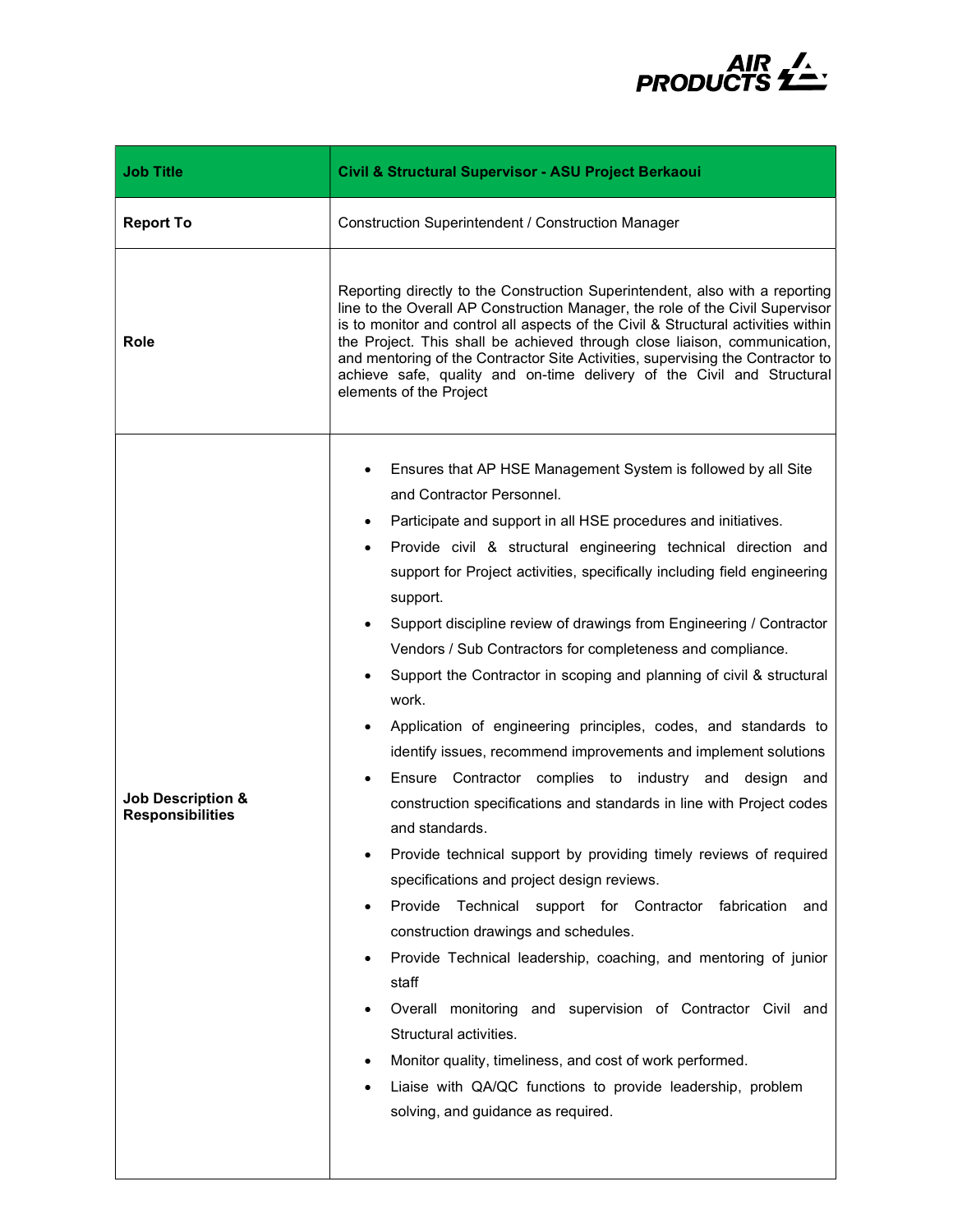

|                                                  | Liaise with QS/CC function to provide support and evidence in<br>regard civil and structural activities complete against SoW.<br>Engage in continuous improvement processes as appropriate,<br>٠<br>Attend when required Progress meetings supporting, contributing<br>and directing meeting discussion as required. (internal/external).<br>Ensuring contractors are directed in matters affecting risks of civil<br>٠<br>and structural activities.<br>Recommending any necessary courses of action on contractor civil<br>and structural performance.<br>Provide written reports including reference to site evidence as<br>required on a regular and adhoc basis.<br>Maintain a strong and effective professional working relationship<br>with the AP Project Management Team and Contractors<br>Support Completions Process with engineering verification of<br>systems completions in regards discipline expertise.                                                                                     |
|--------------------------------------------------|---------------------------------------------------------------------------------------------------------------------------------------------------------------------------------------------------------------------------------------------------------------------------------------------------------------------------------------------------------------------------------------------------------------------------------------------------------------------------------------------------------------------------------------------------------------------------------------------------------------------------------------------------------------------------------------------------------------------------------------------------------------------------------------------------------------------------------------------------------------------------------------------------------------------------------------------------------------------------------------------------------------|
| <b>Essential Experience and</b><br><b>Skills</b> | Bachelor's degree or equivalent experience in a Civil or Structural<br>Engineering discipline qualification.<br>Knowledge of Codes and Acts applicable to the above systems<br>including international and Algerian building codes and professional<br>engineering requirements.<br>Knowledge of geotechnical engineering.<br>٠<br>Strong communicator written and oral Arabic/English/French<br>Strong and effective leader and coordinator<br>Organised, disciplined, able to perform under pressure and<br>٠<br>manage multiple priorities and parallel tasks<br>Strong Microsoft software skills, particularly Outlook, Excel and<br>Word.<br>Good presentation skills and strong report writing skills<br>Middle East project experience and/or experience of working on<br>construction sites in Algeria<br>Experience of working in multicultural project teams<br>10+ years of Civil & Structural experience in an industrial<br>environment.<br>Industrial Gas construction experience an advantage. |